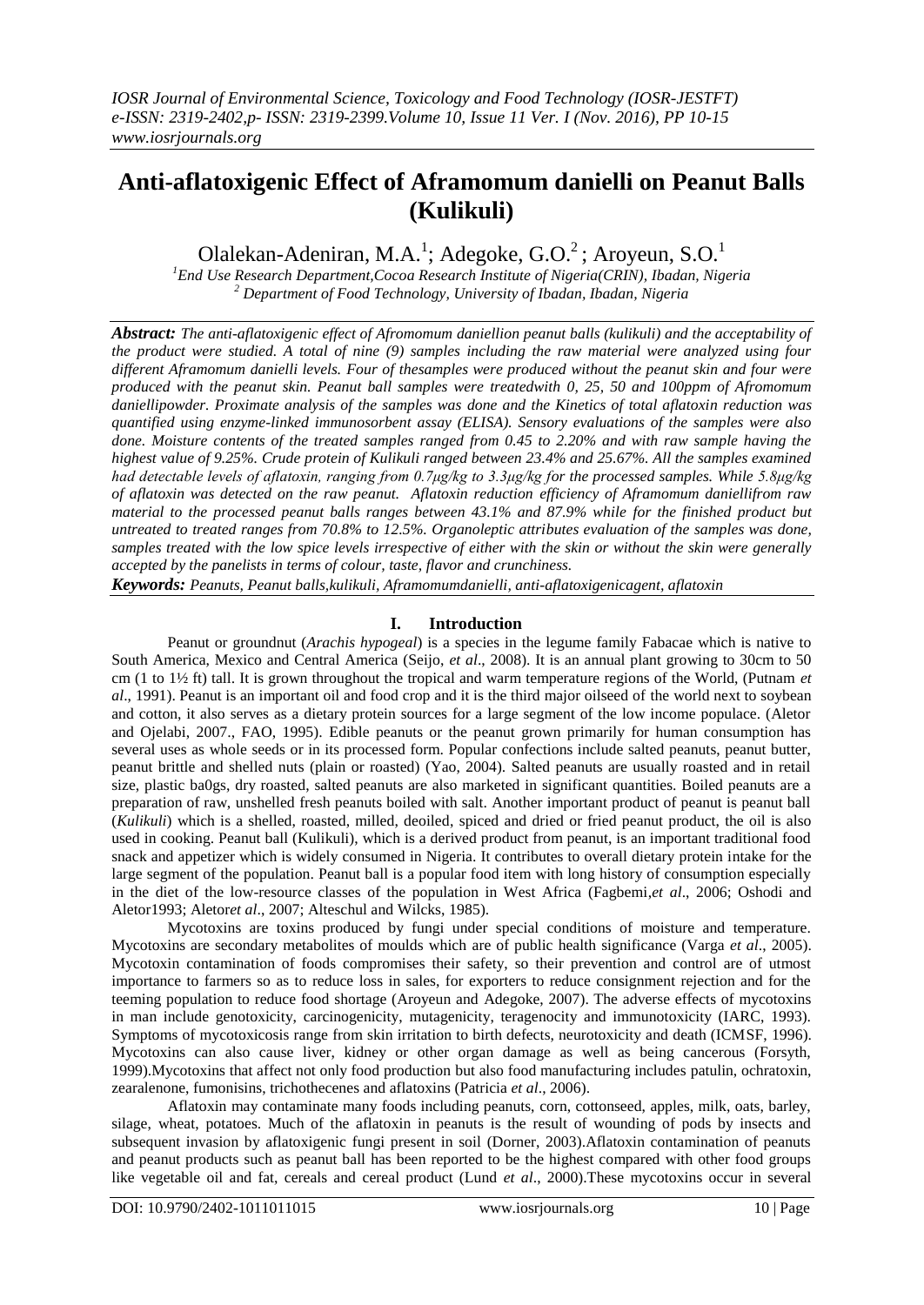chemical forms designated aflatoxin B1, B2, G1 and G2 as the four primary aflatoxins plus two additional metabolic products M1and M2 (Dorner, 2004).The "B" and "G" designations refer to the blue or green fluorescence observed upon exposure of the toxin to ultraviolet radiation, M1 is the predominant metabolite of aflatoxin B1 in milk from lactating humans and animals that consume aflatoxin B1 contaminated food or feed. (Patricia *et.al.* 2006). Also, M2 is hydroxylated metabolite of aflatoxins B2 and Aflatoxin B1 is the most toxic and usually predominant form (FAO and WHO, 1997).

Aflatoxins are chemically stable in foods and are resistant to degradation under normal cooking procedures and it is difficult to eliminate aflatoxin once it is produced (Pitt, 2000). Accumulation of aflatoxin is dependent upon weather condition before harvest and the risk for the development of aflatoxin is greatest during major droughts. During post-harvest stage, proliferation of aflatoxin can be accelerated in susceptible commodity under storage conditions of hot and humid storage environment of Africa and some part of China (Pitt, 2000).

Aflatoxins has been reported to be stable in foods and resistant to degradation under normal cooking procedures and this necessitated recommendations from Joint Expert Committee on Food Additives of FAO (JECFA) that the amount present in crops and foods should be reduced to the lowest levels (Herrman*et al*., 2001). Aflatoxin has been reported as probably the worst common mycotoxin by the Australian Mycotoxin newsletter, 1999. Human exposure to aflatoxin is through ingestion of contaminated foods as aflatoxin is not only a potent hepatotoxin, it is also highly carcinogenic (Joe *et al*., 2003). Aflatoxin has also been linked to mental retardation and lowered intelligence (Caster *et al*., 1986). Symptoms may include fever, vomiting and jaundice and acute liver damage may be fatal in severe cases, however, acute toxicity of aflatoxins in human is rare (Peraica *et al*, 1999).

This finding has necessitated the use of *Aframomum danielli*, which has been reported to possess antimicrobial effect on food spoilage microorganisms (Adegoke and Skura, 1994). *Aframomum danielli* has been used as inhibitor of *A. ochraceus* known to be responsible for the production of ochratoxin A (OTA) (Adegoke and Skura, 1994). With the reports in literature of the inhibitory effects of*A. danielli*on aflatoxinproducing moulds (Adegoke and Skura, 1994) and with no information on the use of *A. danielli* in peanut balls, a product that has been libeled as having the highest contamination of aflatoxin. Therefore, this work was planned with the following objectives; to determine the anti-aflatoxigenic effect of *Aframomum danielli* on peanut balls (kulikuli) and to determine the acceptability and sensory preference of peanut balls treated with *A. danielli*.

## **II. Materials And Methods**

## **2.1. Raw Materials and Preparation**

Raw peanuts were purchased from Bodija Market in Ibadan, Oyo State, Nigeria. The anti-aflatoxigenic agent, *Aframomum danielli* pods were obtained from Bode Market, also in Ibadan. Prior to utilization, the seeds were freed of all extraneous materials, pulverized using blender and packaged in airtight polythene bag.

## **2.1.1. Peanut Ball Production**

Ordinary roasting of the peanut was done with the production of both skinned and deskinned peanut ball using different quantities of *Aframomum danielli* (0.1*g*, 0.05*g* and 0.025*g*). One hundred grams of raw peanut was used for each treatment. It was sun dried for four hours before being roasted in the oven(Crown Star Oven toaster (MC 2020 SOT)at 100ºC for 50 minutes with intermittent stirring to obtain even roasting. After roasting, the raw material was spread on a tray to allow for cooling. The samples to be used for kulikuli without the skin was deskinned by rubbing between the palms of hands to remove the skin and then winnowed. It was milled using kitchen blender (Kenwood) in order to avoid contamination from commercial hammer mill. 100g of the fine paste was transferred into mixing bowls and to each one hundred grams sample was added 0.1*g* 0.05*g* and 0.025*g* (equivalent to 100ppm, 50ppm 25ppm respectively*)* of *Aframomum danielli*, 2g of powdered dry pepper (*Capsicum spp*.), 5g of onion slices and 2g of salt were added as additive. The mixture was thoroughly kneaded as it requires vigorous kneading for the oil to be extracted out of it. After the oil extraction, the cake became hard and sticky. It was then molded into different shapes before being fried in its own oil, the samples were then coded.

## **2.2. Determination of Proximate Analysis**

Proximate analysis of the samples was carried out in trilicate according to the official method of analysis described by Association of Official Analytical Chemist (AOAC, 1990).

## **2.3**. **Determination of Total Aflatoxin Using Enzyme Linked Immunosorbent Assay procedure (ELISA)**

Each Sample was comminuted in a sampling mill to powdered form and 5g sub sample from each sample was weighed into weighing bottles and analyzed using standard methods (AOAC 1990). Sample extraction was done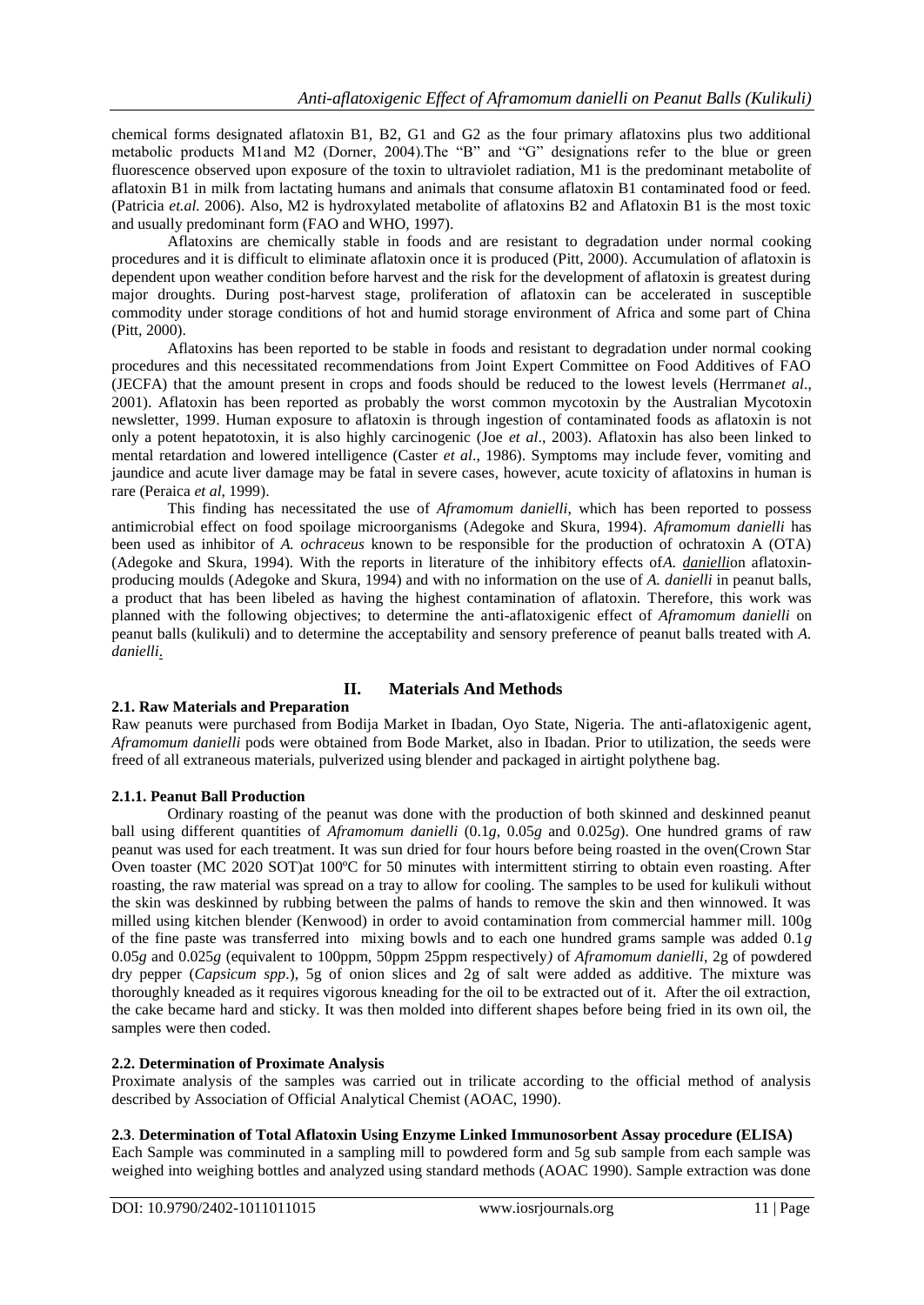by adding 25ml of distilled water. The mixture was vigorously shaken for three minutes on a horizontal shaker. In order to get the filtrate, the mixture was filtered into collecting tube using Whatman No 4 filter papers.

#### **2.4. Determination of Total Aflatoxin**

Enzyme- Linked Immunosorbent Assay (ELISA), Agraquant method (Rome Labs, Italy) was used for quantifying aflatoxins in test samples. Briefly, all reagents for the ELISA were equilibrated to room temperature before use. 200μL of the assay diluent was transferred into each mixing well. 100μL of the standards or samples were pipetted into the appropriate wells and a multi-channel pipette was used to mix the liquids in the wells 3 times. 100μL of the mixture was transferred to the appropriate antibody-coated wells in duplicate and incubated at ambient temperature for 15 minutes. The wells were washed three times with wash solution and tapped dry. 100μL of the enzyme substrate was added to each microwell and the plate was incubated at ambient temperature for 5 minutes. 100μL of stop solution was added to each well. 100μL of red stop solution was then transferred to each well to stop the reaction before reading the absorbance using a micro well reader within 2 minutes after the addition of the red colour stop solution at 450nm using a differential filter of 630nm

#### **III. Sensory Evaluation**

The organoleptic assessment of the treated peanut ball samples (*kulikuli*) was carried out.The panelists were selected by screening on the basis of having consumed and being familiar with the product. Scoring system: 4– much better than control, 3–better than control; 2-same as control; 1- worse than control was used.

## **IV. Statistical Analysis**

All analysis was conducted in triplicate and the mean data of the score was recorded. Data were subjected to analysis of variance and Duncan Multiple range comparison test were performed to separate the means.

## **V. Result And Discussion**

#### **5.1. Proximate Composition**

Results of chemical analysis are shown in table 1. Raw peanuts had crude protein value of20% as indicated in table 1 which is closer to that of 25-32% reported by Putnam *et al*., (1991); and a value of 23-25% recorded for peanut ball was close to the 32.4% found by Aletor and Ojelabi,  $(2007)$ . Sample PbWS<sub>0</sub> had crude protein value of 24.50  $\pm$  0.1%; Sample PbWS<sub>1</sub> processed with the skin containing 0.025g (50 *ppm*) of the spice had crude protein value of 25.30± 0.2%; Sample PbWS<sub>2</sub> also processed with the skin containing 0.05g (50*ppm*) of *Aframomum danielli* had a 25.60± 0.2%. PbWS3 treated with 0.1g (100ppm) of the *Aframomum danielli* had  $25.67\pm0.1\%$  protein. Also, for samples processed without the skin from PbWiS<sub>0</sub> to PbWiS<sub>3</sub> the protein value ranges between  $23.40 \pm 0.1$  and  $24.93 \pm 0.1$ . These results indicate that there is increment in protein when peanut ball was produced with the skin of the peanut than when the skin was removed. Also, as the treatment increases so does the protein, fat and crude fiber increases. Carbohydrate and moisture content reduces as the treatment increases both for the product treated with the skin and without the skin(Table 1).

| Sample code        | $\%$ CP         | %FAT            | $\%$ CF        | %ASH           | $\%MC$         | $\%$ DM         | %CHO            |
|--------------------|-----------------|-----------------|----------------|----------------|----------------|-----------------|-----------------|
| RP.                | $.90 \pm 0.1$   | $52.60 \pm 0.2$ | $3.20 \pm 0.2$ | $7.80 \pm 0.1$ | $9.25 \pm 0.3$ | $98.75 \pm 0.2$ | $10.50 \pm 0.2$ |
| $PbWiS_0$          | $23.40 \pm 0.1$ | $44.80 \pm 0.1$ | $1.40 \pm 0.1$ | $3.40 \pm 0.1$ | $1.50 \pm 0.1$ | $90.50 \pm 0.2$ | $27.00 \pm 0.1$ |
| $PbWiS_1$          | $24.75 \pm 0.2$ | $45.40 \pm 0.1$ | $1.53 \pm 0.1$ | $3.80 \pm 0.1$ | $1.40 \pm 0.2$ | $98.60 \pm 0.1$ | $24.52 \pm 0.2$ |
| PbWiS <sub>2</sub> | $24.83 \pm 0.2$ | $46.85 \pm 0.1$ | $1.69 \pm 0.1$ | $3.80 \pm 0.1$ | $1.25 \pm 0.1$ | $98.75 \pm 0.1$ | $22.85 \pm 0.1$ |
| PbWiS <sub>3</sub> | $24.93 \pm 0.1$ | $48.51 \pm 0.1$ | $1.60 \pm 0.1$ | $2.80 \pm 0.1$ | $1.30 \pm 0.1$ | $97.80 \pm 0.1$ | $20.96 \pm 0.1$ |
| $PbWS_0$           | $24.50 \pm 0.1$ | $50.40 \pm 0.1$ | $1.70 \pm 0.2$ | $3.30 \pm 0.2$ | $2.20 \pm 0.1$ | $98.70 \pm 0.1$ | $18.80 \pm 0.2$ |
| $PbWS_1$           | $25.30 \pm 0.1$ | $50.50 \pm 0.1$ | $2.80+0.1$     | $3.70 \pm 0.1$ | $0.60 \pm 0.1$ | $99.40 \pm 0.1$ | $17.70 \pm 0.1$ |
| PbWS <sub>2</sub>  | $25.60 \pm 0.1$ | $51.60 \pm 0.1$ | $2.86 \pm 0.1$ | $5.50 \pm 0.2$ | $0.45 \pm 0.1$ | $99.55 \pm 0.1$ | $14.44 \pm 0.1$ |
| PbWS <sub>3</sub>  | $25.67 \pm 0.1$ | $61.80 \pm 0.1$ | $2.90 \pm 0.1$ | $2.60 \pm 0.1$ | $1.00 \pm 0.1$ | $99.00 \pm 0.2$ | $17.03 \pm 0.1$ |
| SD.                | 2.01            | 2.89            | 6.18           | 1.62           | 3.73           | 4.23            | 5.13            |
| $CV\%$             | 8.07            | 5.93            | 294.30         | 45.00          | 2.27           | 4.33            | 25.15           |

**Table 1:** Proximate composition of Peanut balls treated with *Aframomum danielli<sup>a</sup>*

Level of aflatoxin found in raw peanuts; untreated peanut balls and treated peanut balls are shown in Table 2. The RP had the highest quantity of 5.8µg/kg of aflatoxin. The total aflatoxin content of shelled Peanuts of 5.8μg/kg compares favourably with the 20μg/kg (sum of  $B_1$ ,  $B_2$ ,  $G_1$ ,  $G_2$ ) action level as the maximum residue limit allowed in food for human consumption except for milk ( FAO, 1996) for the purpose of overall sanitary precaution, enacted by the European Union in 1998. This happens as a result of strict adherence to Good Manufacturing Practice (GMP) on the raw material used. However, it was still high considering the severe aflatoxin tolerance standard of 4μg/kg total aflatoxin for nuts and cereals for human consumption (CEC, 1989). Moisture is an important parameter that enhances mould growth and subsequently encourages production of toxic metabolite like aflatoxin (Goldblattt, 1970). The raw peanut used in this study had a slightly higher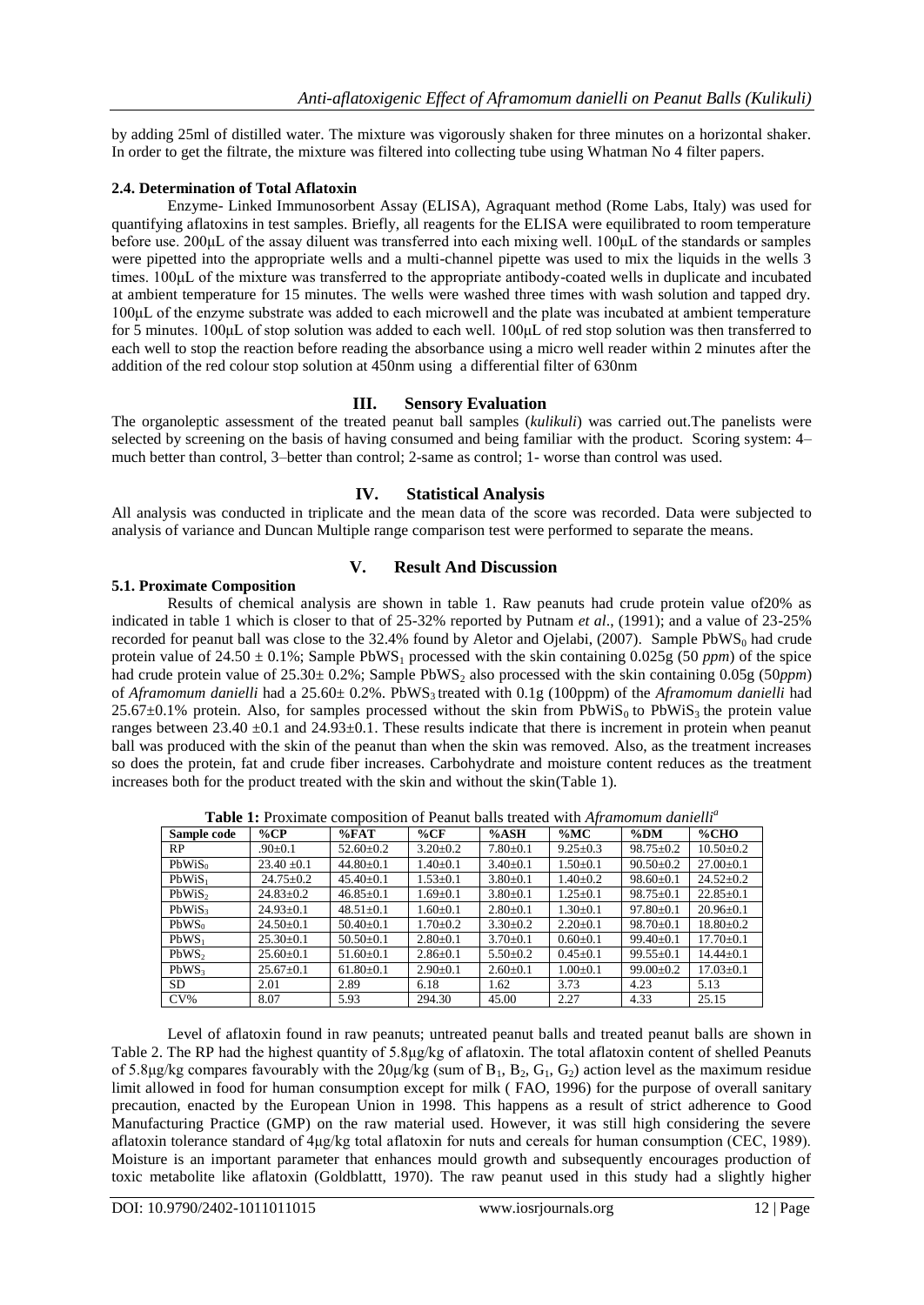moisture content of 7-8%, than the optimum moisture content level of 6-7 % (BCCA, 1996) for stored dry peanuts. Akano and Atanda (1990) found aflatoxin  $B_1$  concentrations in the range of 20-455 μg/kg in peanut balls (kulikuli) purchased from markets in Ibadan, Oyo State, Nigeria. Adebajo and Idowu (1994) reported that most of the corn-groundnut snack contained aflatoxins above 30μg/kg immediately after preparation. Also, aflatoxin B1 concentration of between 25.54 and 455.22 μg/kg as also been detected from peanut product (kulikuli) sold in markets in Benin (Euloge *et al*, 2012). Depending on the processing method of roasting used the total aflatoxin content of the raw material was reduced from 5.8 $\mu$ g/kg to 2.4  $\mu$ g/kg which is equivalent to 58.6%. This indicates that application of heat during roasting of the nut has effect on the initial aflatoxin load on the raw material. This is in accordance with the findings of Ogunsanwo *et al*., 2004 who observe that roasting have positive effects on reduction of aflatoxin content in peanut seeds.

Samples PbWiS<sub>1</sub> PbWiSandPbWiS<sub>3</sub> with *Aframum danielli* powder treatment at levels of 25, 50 and 100 ppm and aflatoxin values of 0.7, 1.8 and 2.1μg/kg respectively, representing 87.90%, 69.07% and 63.80% reduction in aflatoxin compared with raw peanut used for the experiment. However, when these aflatoxin figures are compared with processed but not treated sample  $PbWiS<sub>0</sub>of2.4 \mu g\keta t$  corresponds to 70.8%, 25.0% and 12.5% reduction. This result has shown an inverse relationship to the quantity of the antiaflatoxigenic agent (*Aframum danielli*) used.(Table 2)

| Table 2: Effects of <i>Aframomum danielli</i> on Total Aflatoxin Reduction of Peanut balls Processed without the |  |
|------------------------------------------------------------------------------------------------------------------|--|
| skin and with skin <sup>a</sup> .                                                                                |  |

| Sample code        | <b>Treatment</b> (ppm) | <b>Aflatoxin</b> ( $\mu$ g\kg) | Percentage                | Percentage                |
|--------------------|------------------------|--------------------------------|---------------------------|---------------------------|
|                    |                        |                                | <b>Reduction From Raw</b> | <b>Reduction From Raw</b> |
| RP                 |                        | 5.8                            |                           |                           |
| PbWiS <sub>0</sub> |                        | 2.4                            | 58.6                      |                           |
| $PbWiS_1$          | 25                     | 0.7                            | 87.9                      | 70.8                      |
| PbWiS <sub>2</sub> | 50                     | 1.8                            | 69.0                      | 25.0                      |
| PbWiS <sub>3</sub> | 100                    | 2.1                            | 63.8                      | 12.5                      |
| $PbWS_0$           |                        | 3.3                            | 43.1                      |                           |
| $PbWS_1$           | 25                     | 0.9                            | 84.5                      | 72.7                      |
| PbWS               | 50                     | 1.1                            | 81.0                      | 66.6                      |
| PbWS <sub>3</sub>  | 100                    | 1.5                            | 74.1                      | 54.6                      |

PbWiS: Peanut ball Without Skin, PbWS :, Peanut ball With Skin, Subscript 0,1,2 &3: Treatment 0,25,50 & 100 ppm respectively, Superscript a : mean of triplicate samples. RP: Raw Peanut.

Samples  $PbWS_0$ ,  $PbWS_1$ ,  $PbWS_2$  and  $PbWS_3$  were processed with skin, sample  $PbWS_0$  which was prepared without the spice i.e. at 0 spice levels had aflatoxin content of 3.3μg/kg. (43.1% reduction) when compared with the unprocessed (raw peanut) sample. Samples  $PbWS<sub>1</sub>$ ,  $PbWS<sub>2</sub>$  and  $PbWS<sub>3</sub>$  were treated with 25, 50 and 100 ppm of the spice had aflatoxin content of 0.9, 1.1 and 1.5μg/kg respectively, representing 84.5, 81.0 and 74.0% aflatoxin reduction from raw peanut seeds respectively (Table 2). To know the effect of the different quantity of *Aframumum danielli*when it is compared with the processed but 0ppmof the spice, PbWS<sub>0</sub> contains 3.3μg/kg with values of 0.9, 1.1 and 1.5μg/kg for the three treatments levels corresponding to 72.7%, 66.6% and 54.6% respectively. It was observed that higher aflatoxin reductions were achieved when the peanut balls were produced with the skin of the seeds intact than when the skin was removed. This is represented in Table 2. The inhibition of *A. danielli* powder on Ochratoxin A causing organisms has been reported (Adegoke and Skura, 1994) and other workers, Basilco *et al*., (1990) have reported the inhibition of mycotoxin producing organisms using essential oil of *A. danielli* on other food products but not on peanut balls.

Also, control of ochratoxin A to zero level in*kunun zaki* by incorporating *Aframomumdanielli* was also reported by Adegoke *et al.,* (2007). With ochratoxin, also, Aroyeun and Adegoke (2007) found reduction in mochratoxin A at higher concentrations of the essential oils and extracts than at lower concentration of *A. danielli* for spiked cocoa powder and beverages. However, the minimum levels of aflatoxin of 0.7 and 0.9 μg/kg were obtained at 25*ppm* of the powdered spice; this indicates that the lower the concentration of *A danielli* used, the more the reduction efficiency, that is, the lower the quantity of aflatoxin in the sample.The percentage coefficient of variation in aflatoxin distribution between the samples processed without skin and those processed with the skin was calculated to be 61.8% and 84.16% respectively. This indicates higher quantity of aflatoxin in samples produced with the skin of nuts intact than those produced without the skin.

The mean sensory scores for peanut balls samples treated with varying quantities of *Aframomum danielli*  powder are shown in Table 3. The result revealed significant difference $(p>0.05)$  in the sensorial quality variables for all the samples except for flavor and crunchiness which were rated low for samples  $PbWS_0$ andPbWS<sub>2</sub>. SamplePbWiS<sub>3</sub> was generally rated higher for all the attributes and overall acceptability, which has qualified peanut ball produced without the skin and treated with 100ppm of the anti-aflatoxigenic agent.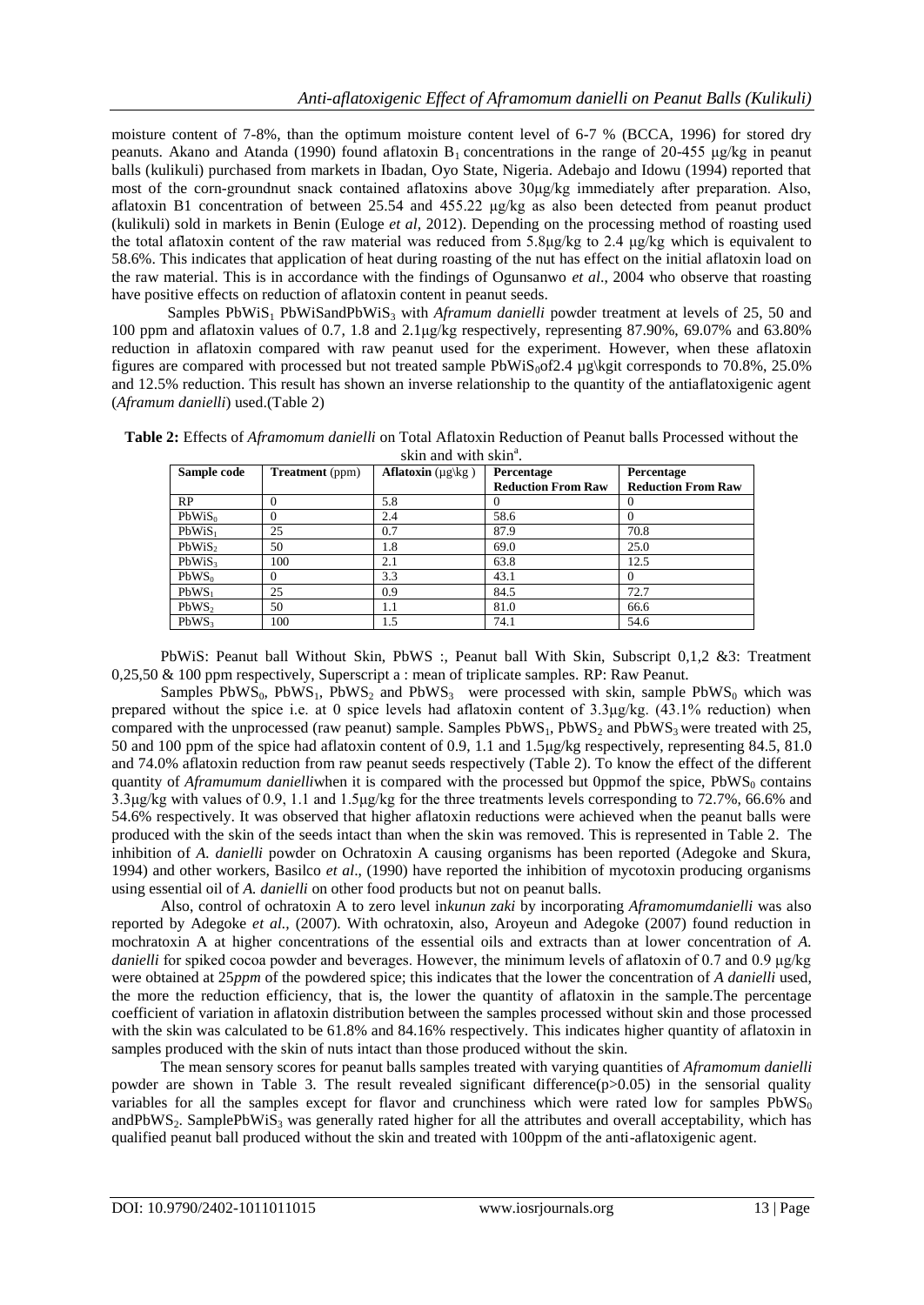| <b>Sample Code</b> | Colour <sup>c</sup> | <b>Taste</b>      | <b>Flavour</b> <sup><i>d</i></sup> | Crunchiness <sup>e</sup> | <b>Overall Acceptability</b> |
|--------------------|---------------------|-------------------|------------------------------------|--------------------------|------------------------------|
| PbWiS <sub>1</sub> | $3.80^{\circ}$      | $2.10^{\rm a}$    | $2.00^{\rm a}$                     | .80 <sup>b</sup>         | 2.45                         |
| PbWiS <sub>2</sub> | $3.87^{\circ}$      | $2.10^a$          | $1.93^{\rm b}$                     | $1.93^{\rm b}$           | 2.47                         |
| PbWiS <sub>3</sub> | 4.00 <sup>a</sup>   | $2.70^{\rm a}$    | $2.60^{\circ}$                     | $3.53^{a}$               | 3.21                         |
| $PbWS_0$           | 1.60 <sup>b</sup>   | 1.60 <sup>a</sup> | 1.60 <sup>b</sup>                  | .47 <sup>b</sup>         | 1.57                         |
| $PbWS_1$           | $1.83^{\rm b}$      | $2.00^{\rm a}$    | $1.73^{b}$                         | .60 <sup>b</sup>         | 1.79                         |
| PbWS <sub>2</sub>  | 1.93 <sup>b</sup>   | $2.00^{\rm a}$    | $1.87^{\rm b}$                     | $1.13^{b}$               | 1.73                         |
| PbWS               | $3.67^{\circ}$      | $2.70^{\rm a}$    | $2.70^{b}$                         | 3.00 <sup>b</sup>        | 3.08                         |

**Table 3:** Mean Organoleptic scores of colour, taste, flavour and crunchiness for Peanut balls treated with *Aframomum danielli* powder.

Mean with the same superscript along the same column are not significantly different at 5% Level. c- Includes appeal; d- includes aroma; e –includes ease of fragment.

## **VI. Conclusion**

Peanut cake products are good sources of proteins. However, judging from the results obtained by Akano and Atanda (1990) and Euloge *et al*,. 2012 of Aflatoxin B1 concentration of 20-455.22 μg/kg from peanut ball (*kulikuli*) purchased from markets in Ibadan, Nigeria and Benin, Benin Republic which is of great public health concern. The use of *Aframomum danielli* powder has proved as an effective anti-aflatoxigenic agent for peanut balls and other peanut product. The peanut ball samples shows increasing reduction efficiency with decreasing quantity of the *A.danielli* powder used which conclude that the lower the concentration of the spice used, the more effective it is against aflatoxin. It is concluded that further decrease in the *Aframomum danielli* than 25*ppm* level would result in total elimination of the total aflatoxin in the peanut ball.

Sample PbWiS3 which was treated with 100ppm of *Aframomum danielli* powder had the most positive organoleptic effect as judged by the panelists, particularly with reference to taste, aroma and crunchiness The addition of *Aframomum danielli* powder show remarkable influence on the taste, aroma and crunchiness at higher levels than at lower levels of addition. *Aframomum danielli* powder can be used as anti-aflatoxigenic agent to reduce aflatoxin to lowest minimum level as a food safety measure to minimize the risk of aflatoxin exposure, improve economic sustainability and reducing all potential hazards associated with aflatoxin ingestion by human.This study has also confirmed the reports of Ashaye *et al*. (2006), Aroyeun and Adegoke (2007) that *Aframomum danielli* can be used in food processing and preservation.

#### **References**

- [1]. Adebajo, L.O. & Idowu, A.A. (1994). Mycoflora and aflatoxin in a West African corn-groundnut based convenience food. *Mycopathologia, 126: 21-26.*
- [2]. Adegoke, G. O. & Skura B. J. (1994). Nutritional profile and Antimicrobial spectrum of the spice Aframomum danielli.*African Journal of Biotechnology*, *Vol. 3, No 9, pp 451-455.*
- [3]. Aletor, O. & Ojelabi, A. (2007). Comparative Evaluation of the nutritive and functional attributes of some traditional Nigerian snacks and oil seed cakes. *Pakistan Journal of Nutrition*, *6 (1): 99-103*.
- [4]. Altschul, A. M. & Wilcks, H. L. (1985). *New Protein Foods. Food American Oil Chemist Society, Spring Berlin/Heidelberg, 1558- 9331, Vol-48, No 10, 605-610.*
- [5]. Aroyeun, S. O. & Adegoke, G. O. (2007). Reduction of ochratoxin A (OTA) in spiked cocoa powder and beverage using aqueous extracts and essential oils of Agramomum danielli. *Afr. J. Biotech*., *6: 612-616.*
- [6]. Ashaye, O. A.; Taiwo, O. O. & Adegoke G. O. (2006). Effect of local preservative (*Aframomum danielli*) on the chemical and sensory properties of stored warakanshi. *Afr. J. Agric. Res. 1(1):10-16*
- [7]. Association of Official Analytical Chemists (AOAC) (2000). Official Methods of Analysis, 15th Edition, Association of Official Analytical Chemists Arlington. 2000.
- [8]. Bankole, S.A. (2004). Peanut (*Arachis hypogaea*), leguminosae and its close relatives revealed by double GISH. *African Journal of Biotechnology*, Vol. 3, No 9, 451-455.
- [9]. BCCA (1996). The Biscuit, Cake, Chocolate and Confectionery Alliance. 4th edition Simon end.
- [10]. Commission of European Communities (1998). Commission Regulation (EC) No 1525/98 of 16 -07-1998. *Official Journal of European Communities, L20/143.*
- [11]. Dorner, J. W. (2004). Biological control of aflatoxin contamination of crops. *Journal Toxicology Toxin Rev*.; *23(2&3):425–450*.
- Euloge S. A.; Boniface, Y.; Codjo, M. S.; Mohamed, M. S. & Comlan, A. S. (2012). Occurrence of mycotoxins and associated
- mycoflora in peanut cake product (kulikuli) marketed in Benin. *African Journal of Biotechnology Vol. 11(78), 14354-14360,* [13]. Fagbemi, T. N.; Oshodi, A. A. & Ipinmoroti, K.O. (2006). Effects of processing on the functional properties of full fat and defatted fluted pumpkin (*Telfairia occidentalis*) seeds flour, *Journal of Food Technology*, *4: 70*.
- [14]. FAO (1995). Sorghum and millet in human nutrition. FAO Food and Nutrition Series. P 27-
- [15]. Food and Agricultural Organization (FAO), (1995) Worldwide regulations for mycotoxins, FAO food and nutrition paper 55. FAO, UN, Rome.
- [16]. Goldblatt, L. A. (1970). Control and removal of Aflatoxin. haemaglutins (Lectus) extracted from three edible varieties of lima bean ( Phasecluslunatus). *International Journal of Food Science Nutrition*, *133-136.*
- [17]. Herman, J. L. & Walker, R. (2001). Introduction to Mycotoxins in Aflatoxin in foods: An evaluation of Aflatoxin surveillance findings in Hong Kong 1998-2000. *Risk Assessment Studies Report No.5, pp 1-10.*
- [18]. ICMSF. (1996). Toxigenic Fungi. Aspergillus. In "Microorganisms in foods 5: Microbiological specification of food pathogens" ed. T.A. Roberts, A.C. Baird Parker and R.B. Tompkin, *pp. 347*